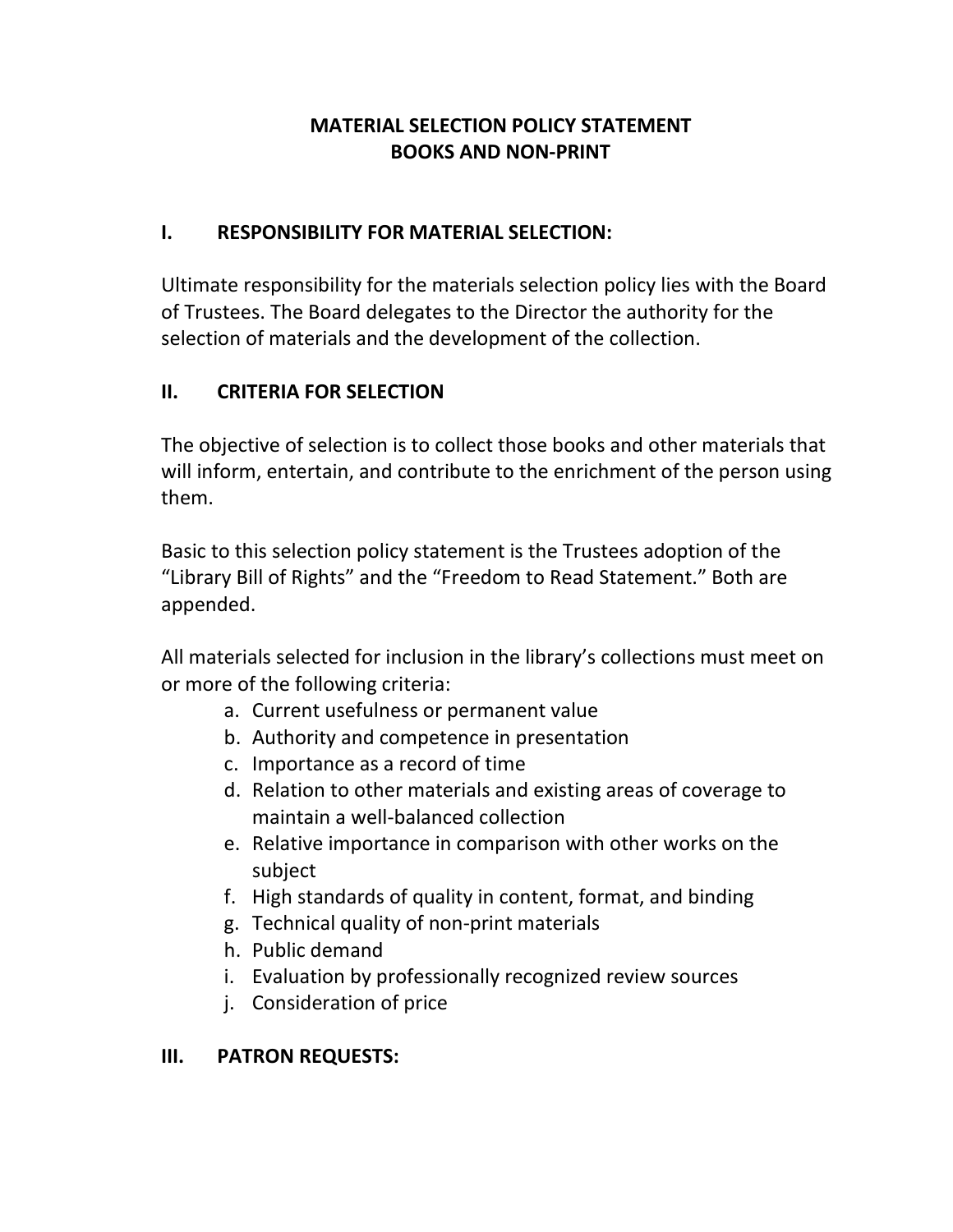All requests from patrons for specific titles or subject requests will be considered.

# **IV. ACADEMIC AND SCHOOL MATERIALS:**

While students are welcome to use public library materials for their studies, it is not the province of the public library to purchase multiple copies of a given title, nor purchase heavily in a given subject area, in order to satisfy the demands of a mass assignment. The library does not acquire textbooks or other curriculum-related materials except when such materials are particularly useful to the general public.

# **V. THE USE OF LIBRARY MATERIALS:**

Library materials are not marked or identified to show approval or disapproval of the contents. Borrowers shall have the right to view all materials available in the library. Responsibility for the reading of children rests with their parents or legal guardians. Parents who would rather their children did not have access to certain materials should so advise their children. The library and its staff are responsible for providing equal access to library materials and services for all library users.

Choice of library materials for personal use is purely an individual matter and although anyone is free to reject for themselves materials of which they do not approve, they may not restrict the freedom of use and access for others.

The library does not advocate the ideas found in its collections. The presence of books and other resources is in the library does not indicate endorsement of their content by the library.

#### **VI. MATERIAL CHALLENGE:**

When an individual or group within the community objects to certain materials, a staff member shall request that he/she complete the appended form, "Citizen's Request for Reconsideration of Materials." Once this form is completely filled out, the following procedure will take place: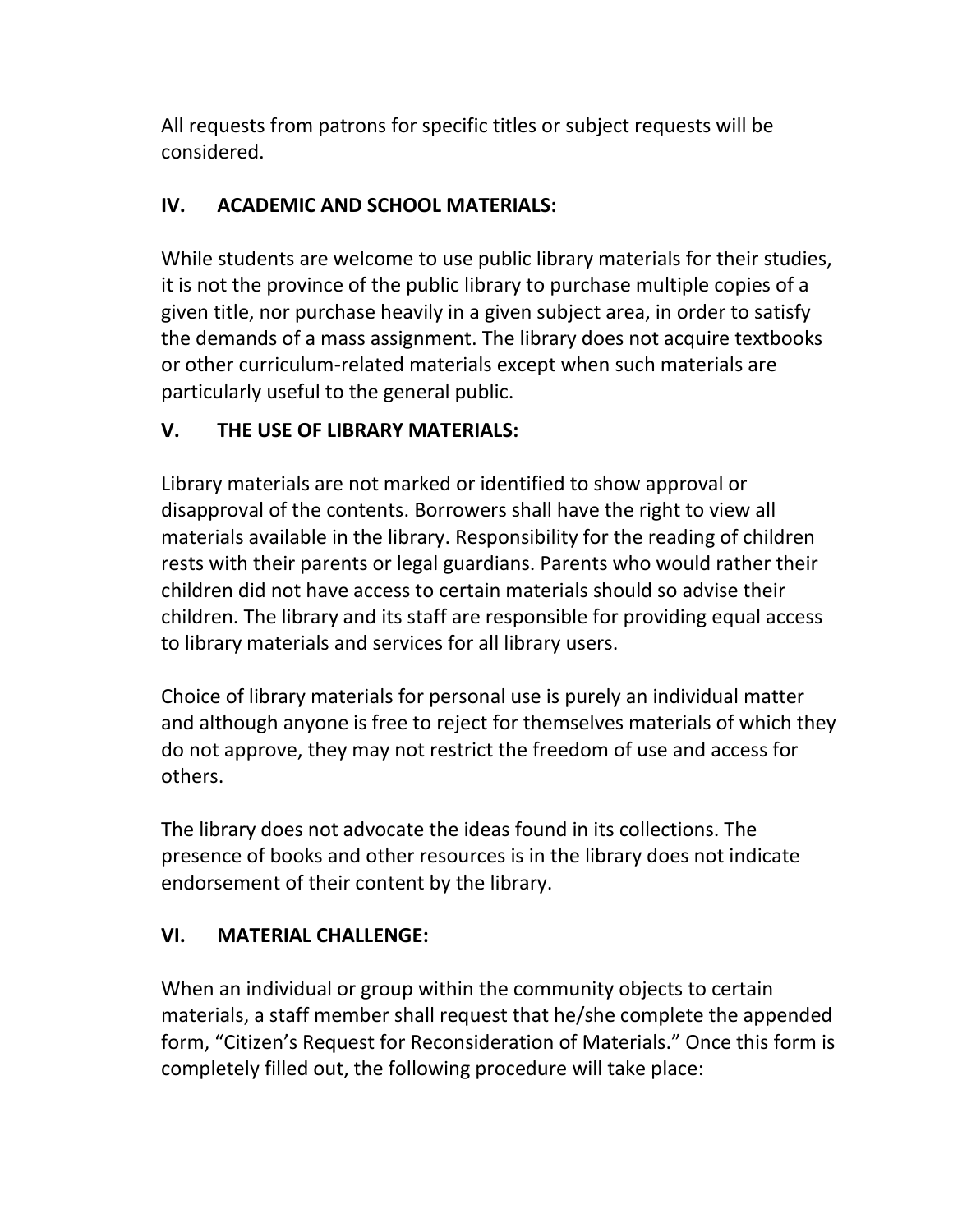- a. The Director will review the challenged material and make a written report to the Board of Trustees.
- b. The Board of Trustees will then make their own examination of the material and the report of the Director. They will write a report on their findings.
- c. The Board and Director will then meet to discuss the matter and make a decision concerning the material. All written reports will go on file at the library including the final decision.
- d. The complainant will then be notified in writing of the Board's decision.
- e. Challenged materials will not be removed from circulation during the evaluation process.

#### **VII. MAINTAINING THE COLLECTION:**

Systematic weeding is not an irresponsible disposal of public property. It is, rather, a continual and often-needed public service.

The same criterial will be used in "weeding" materials from the collection as was used in their acquisition. The collection should be periodically examined for this purpose. Duplicates will be kept on the shelves when demand necessitates. Worn copies will be repaired if deemed feasible, replaced if use necessitates, or discarded if it fails to meet the same criteria used in acquisition.

The Director, responsible for collection development, will also be responsible for "weeding" the collection.

#### **VIII. GIFTS:**

All material added to the collection, whether purchases or gifts, shall meet the same selection criteria. Gifts are accepted subject to the following limitations.

- a. The finals decision on acceptance of donations to library collection is that of the Director.
- b. The acceptance of non-collection donations will be the decision of the Board of Trustees. The Chairperson or his/her designee and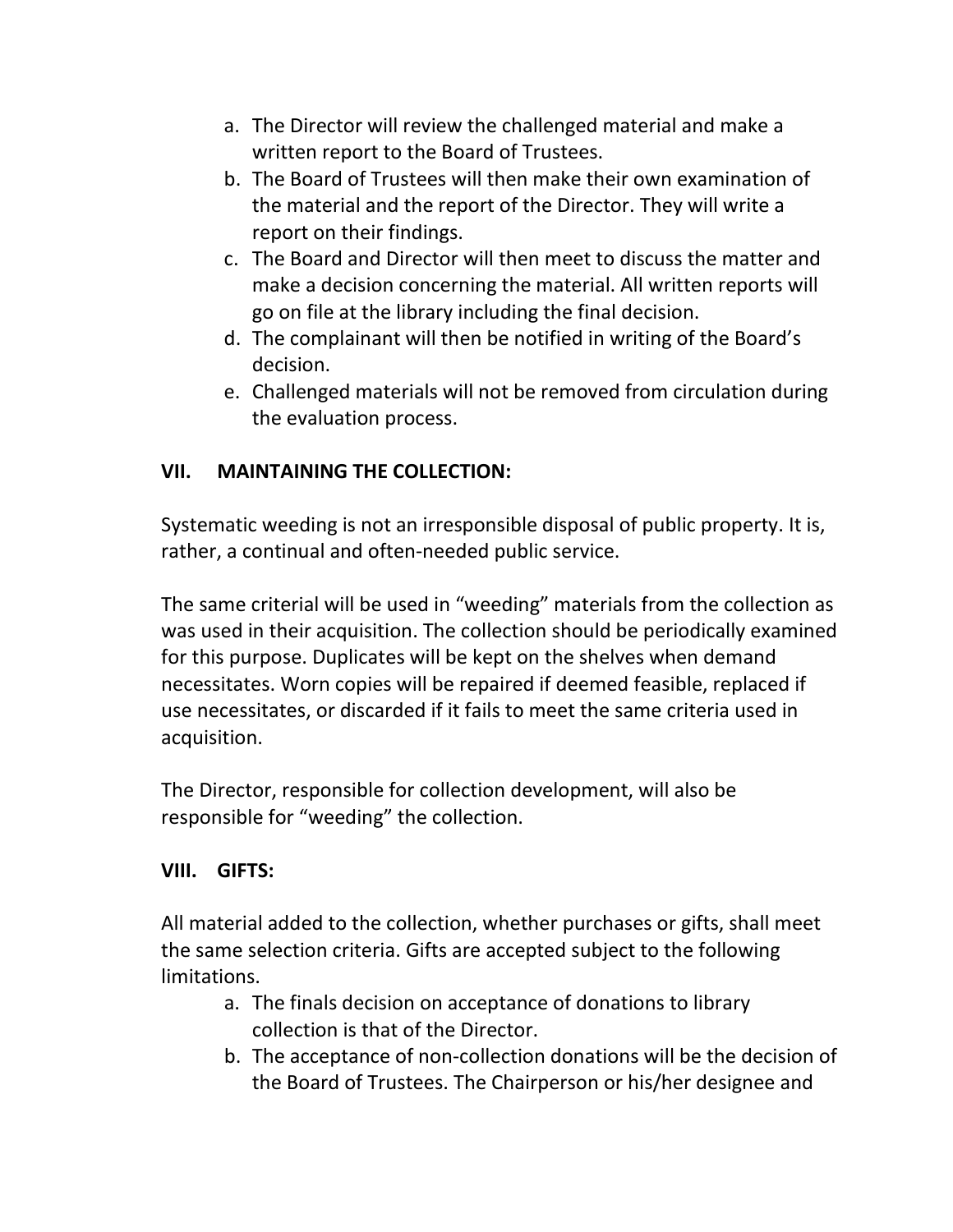the Director will view the item to be donated and report back to the full Board. A decision to accept or decline the donation will be made by the full Board.

- c. The library reserves the right to decide the conditions of display, housing, and access to the material.
- d. Material donations may be given to other libraries or sold during any book sale that the library may have. Proceeds will be used to supplement the operating budget.

Library personnel are unable to assign a value to any gift.

The library welcomes monetary gifts, bequests, or memorials as long as their use is not restricted by conditions which would conflict with the standard practices and policies of the library. The Director is responsible for making the selection of such materials, taking the desires of those making the donation into consideration.

#### **IX. REVISION OF POLICIES:**

This statement and all policies shall be reviewed and revised as time and circumstances require.

Adopted November 8, 1994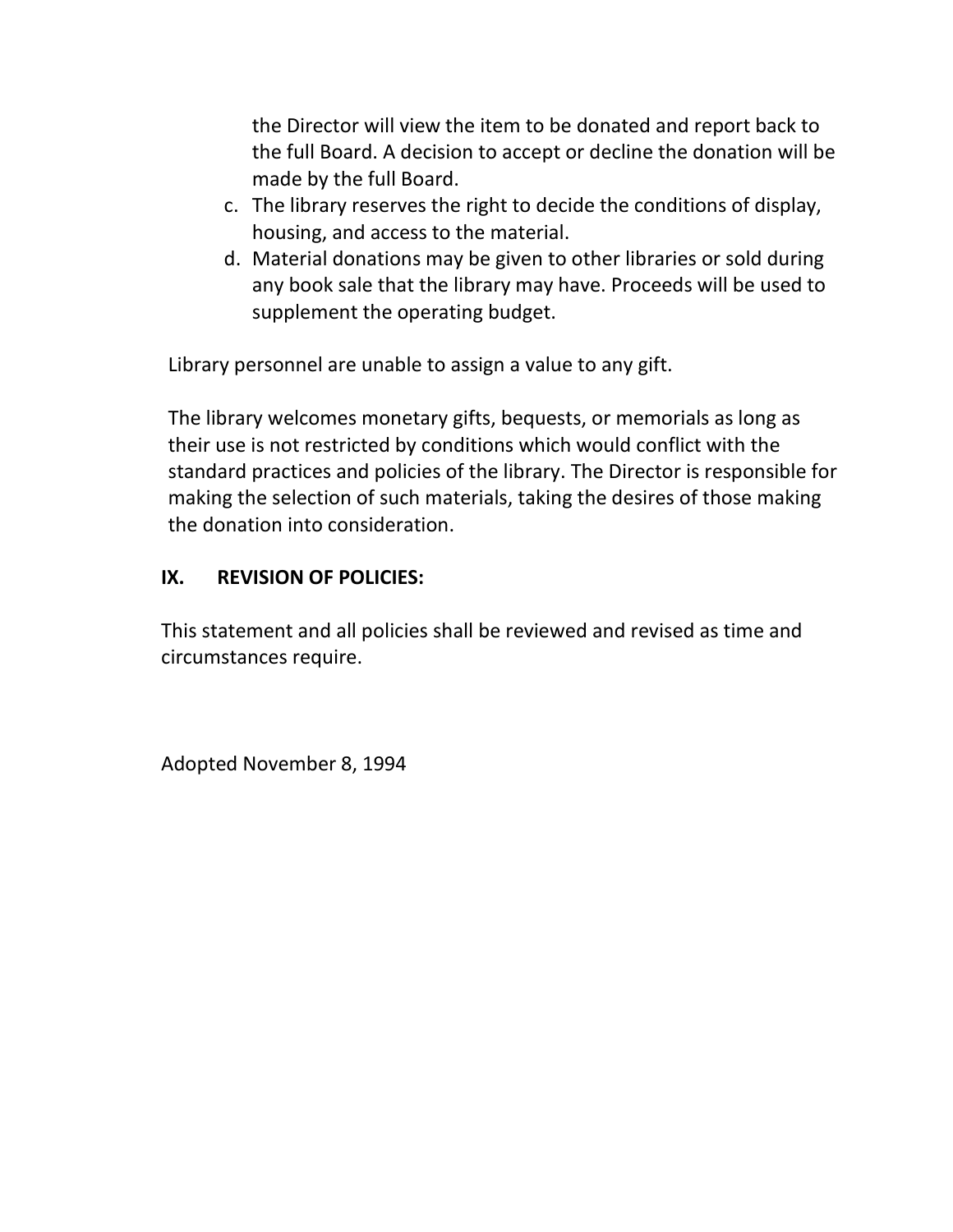# **CITIZEN'S REQUEST FOR RECONSIDERATION OF MATERIALS**

|        | <b>Author:</b>                                                          |                        |                     |
|--------|-------------------------------------------------------------------------|------------------------|---------------------|
|        |                                                                         |                        | Paperback Hardcover |
| Title: |                                                                         |                        |                     |
|        | Publisher (If known):                                                   |                        |                     |
|        | Request initiated by:                                                   |                        |                     |
|        |                                                                         |                        |                     |
|        |                                                                         |                        |                     |
|        | Complainant represents:                                                 |                        |                     |
|        | himself/herself                                                         |                        |                     |
|        | (name organization)                                                     |                        |                     |
|        |                                                                         | (identify other group) |                     |
|        | 1. To what in the book do you object? (Please be specific; cite pages.) |                        |                     |
|        | 2. What do you feel might be the result of reading this book?           |                        |                     |
|        | 3. For what age group would you recommend this book?                    |                        |                     |
|        | 4. Is there anything good about this book?                              |                        |                     |
|        |                                                                         |                        |                     |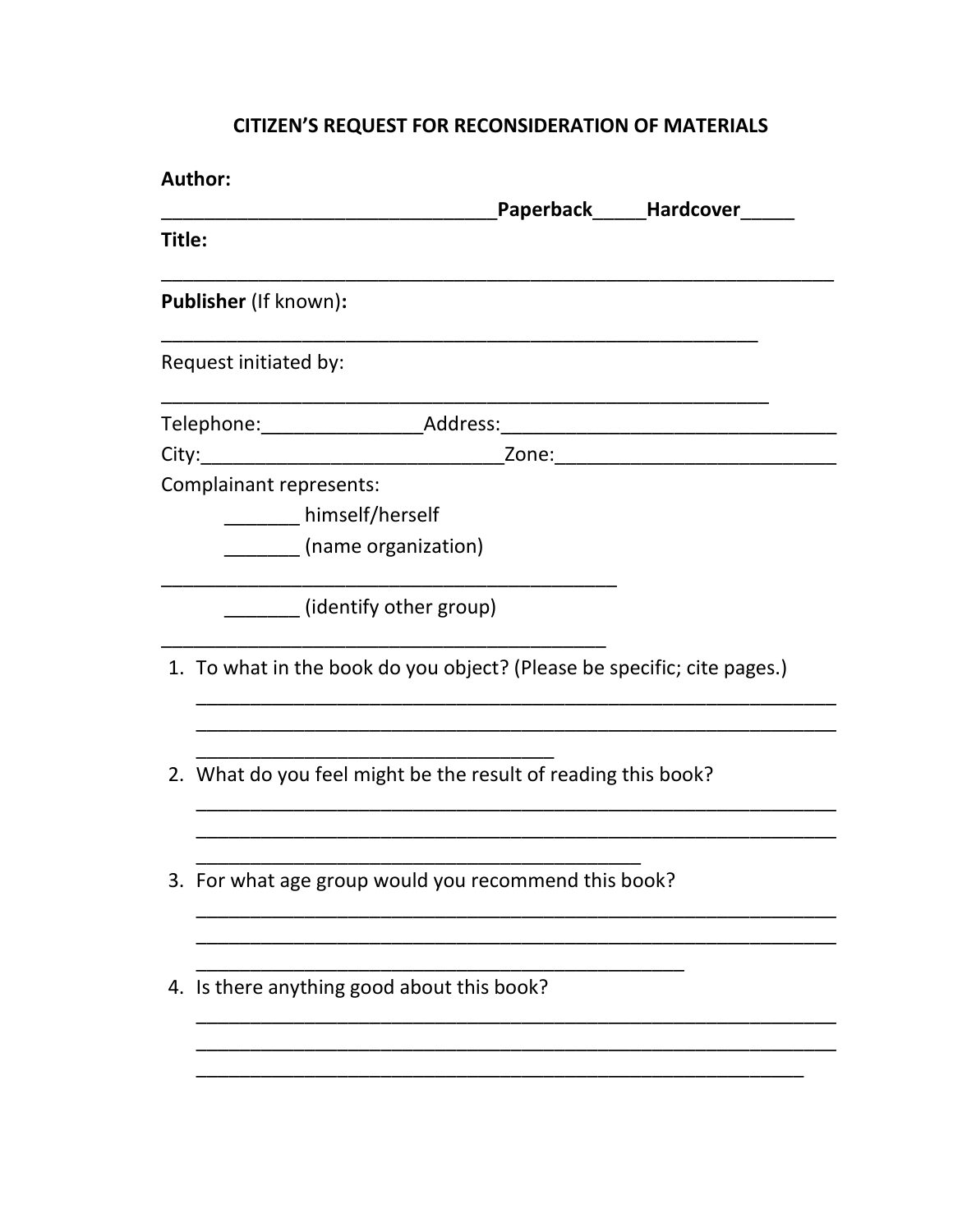| 5. Did you read the entire book? If not, what parts?                                                                                                        |
|-------------------------------------------------------------------------------------------------------------------------------------------------------------|
| 6. Are you aware of the judgment of this book by literary critics?                                                                                          |
| 7. What do you believe is the theme of this book?                                                                                                           |
| 8. What would you like the library to do about this material?                                                                                               |
| not loan it to my child<br>withdraw it from use by everyone<br>select other material on the same subject                                                    |
| 9. In its place, what book of equal literary quality would you recommend<br>that would convey as valuable a picture and perspective of our<br>civilization. |
|                                                                                                                                                             |

\_\_\_\_\_\_\_\_\_\_\_\_\_\_\_\_\_\_\_\_\_\_\_\_\_\_\_\_\_\_\_\_\_\_\_\_\_\_\_\_\_\_\_\_\_\_\_\_\_\_\_\_\_\_\_\_\_\_\_\_

Signature of complainant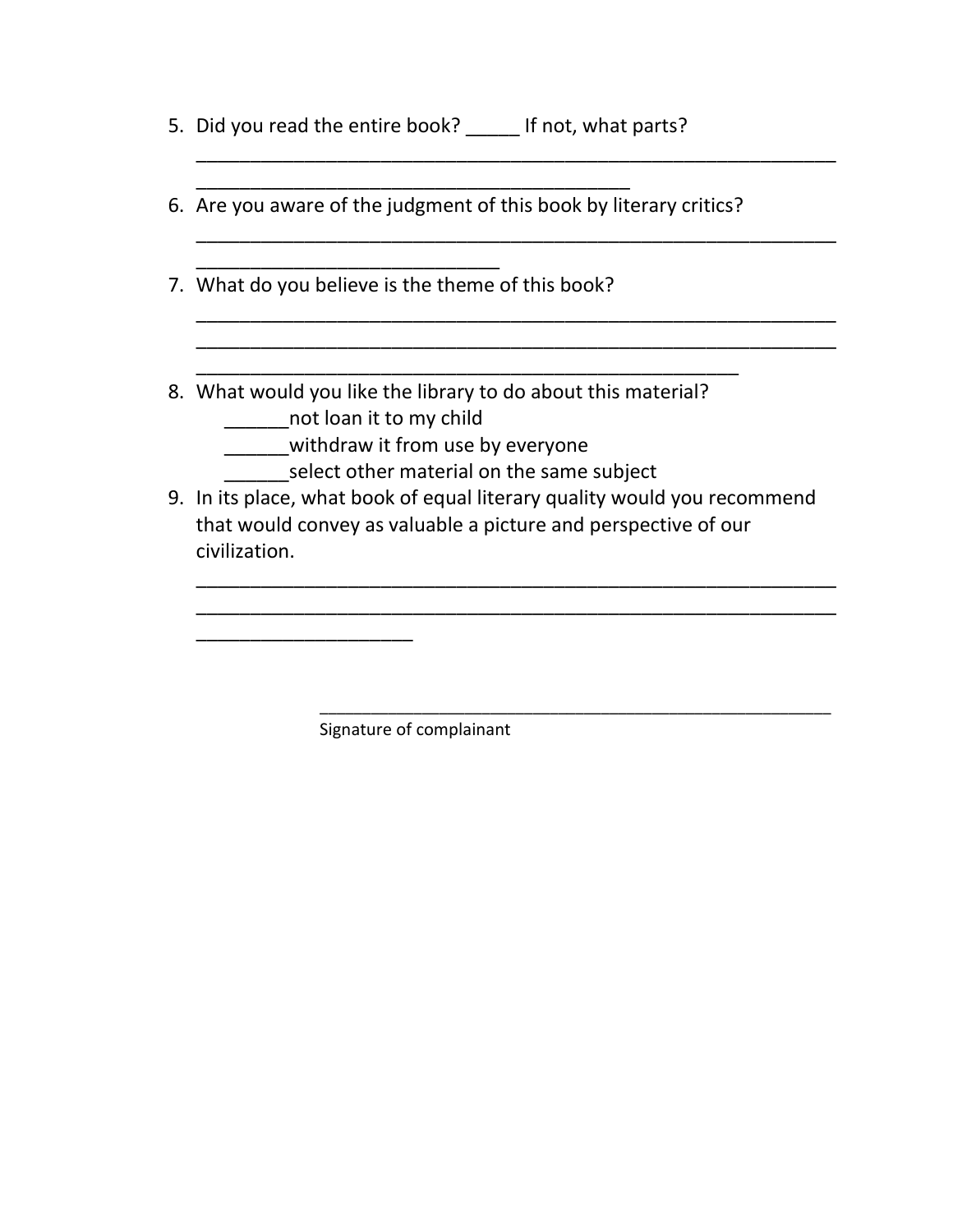# **Library Bill of Rights**

The American Library Association affirms that all libraries are forums for information and ideas, and that the following basic policies should guide their services.

I. Books and other library resources should be provided for the interest, information, and enlightenment of all people of the community the library serves. Materials should not be excluded because of the origin, background, or views of those contributing to their creation.

II. Libraries should provide materials and information presenting all points of view on current and historical issues. Materials should not be proscribed or removed because of partisan or doctrinal disapproval.

III. Libraries should challenge censorship in the fulfillment of their responsibility to provide information and enlightenment.

IV. Libraries should cooperate with all persons and groups concerned with resisting abridgment of free expression and free access to ideas.

V. A person's right to use a library should not be denied or abridged because of origin, age, background, or views.

VI. Libraries which make exhibit spaces and meeting rooms available to the public they serve should make such facilities available on an equitable basis, regardless of the beliefs or affiliations of individuals or groups requesting their use.

VII. All people, regardless of origin, age, background, or views, possess a right to privacy and confidentiality in their library use. Libraries should advocate for, educate about, and protect people's privacy, safeguarding all library use data, including personally identifiable information.

Adopted June 19, 1939, by the ALA Council; amended October 14, 1944; June 18, 1948; February 2, 1961; June 27, 1967; January 23, 1980; January 29, 2019.

Inclusion of "age" reaffirmed January 23, 1996.

Although the Articles of the *Library Bill of Rights* are unambiguous statements of basic principles that should govern the service of all libraries, questions do arise concerning application of these principles to specific library practices. See the documents designated by the Intellectual Freedom Committee as [Interpretations](http://www.ala.org/advocacy/intfreedom/librarybill/interpretations) of the Library Bill of Rights.

"Library Bill of Rights", American Library Association, June 30, 2006. <http://www.ala.org/advocacy/intfreedom/librarybill> Document ID: 669fd6a3-8939-3e54-7577-996a0a3f8952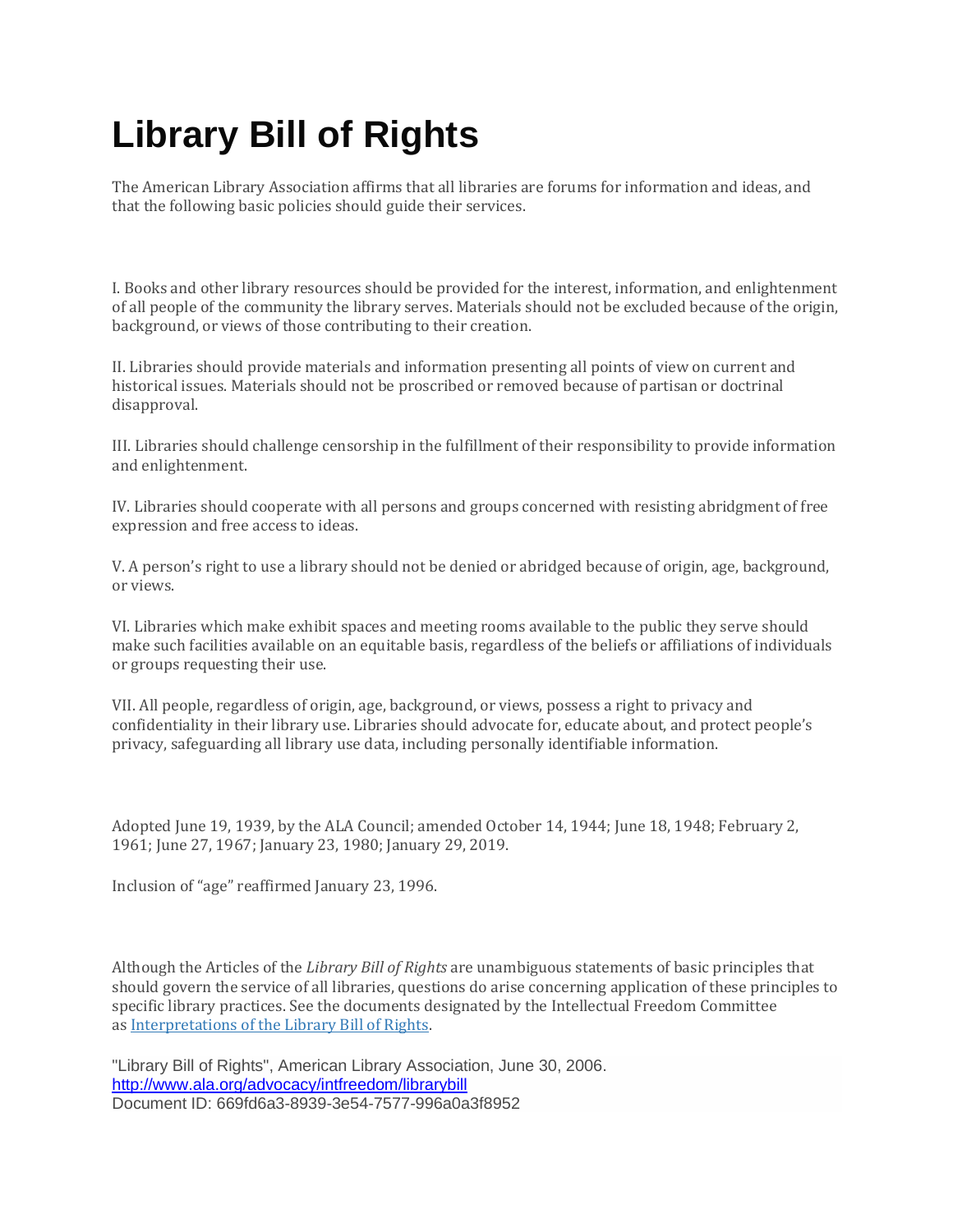# **The Freedom to Read Statement**

The freedom to read is essential to our democracy. It is continuously under attack. Private groups and public authorities in various parts of the country are working to remove or limit access to reading materials, to censor content in schools, to label "controversial" views, to distribute lists of "objectionable" books or authors, and to purge libraries. These actions apparently rise from a view that our national tradition of free expression is no longer valid; that censorship and suppression are needed to counter threats to safety or national security, as well as to avoid the subversion of politics and the corruption of morals. We, as individuals devoted to reading and as librarians and publishers responsible for disseminating ideas, wish to assert the public interest in the preservation of the freedom to read.

Most attempts at suppression rest on a denial of the fundamental premise of democracy: that the ordinary individual, by exercising critical judgment, will select the good and reject the bad. We trust Americans to recognize propaganda and misinformation, and to make their own decisions about what they read and believe. We do not believe they are prepared to sacrifice their heritage of a free press in order to be "protected" against what others think may be bad for them. We believe they still favor free enterprise in ideas and expression.

These efforts at suppression are related to a larger pattern of pressures being brought against education, the press, art and images, films, broadcast media, and the Internet. The problem is not only one of actual censorship. The shadow of fear cast by these pressures leads, we suspect, to an even larger voluntary curtailment of expression by those who seek to avoid controversy or unwelcome scrutiny by government officials.

Such pressure toward conformity is perhaps natural to a time of accelerated change. And yet suppression is never more dangerous than in such a time of social tension. Freedom has given the United States the elasticity to endure strain. Freedom keeps open the path of novel and creative solutions, and enables change to come by choice. Every silencing of a heresy, every enforcement of an orthodoxy, diminishes the toughness and resilience of our society and leaves it the less able to deal with controversy and difference.

Now as always in our history, reading is among our greatest freedoms. The freedom to read and write is almost the only means for making generally available ideas or manners of expression that can initially command only a small audience. The written word is the natural medium for the new idea and the untried voice from which come the original contributions to social growth. It is essential to the extended discussion that serious thought requires, and to the accumulation of knowledge and ideas into organized collections.

We believe that free communication is essential to the preservation of a free society and a creative culture. We believe that these pressures toward conformity present the danger of limiting the range and variety of inquiry and expression on which our democracy and our culture depend. We believe that every American community must jealously guard the freedom to publish and to circulate, in order to preserve its own freedom to read. We believe that publishers and librarians have a profound responsibility to give validity to that freedom to read by making it possible for the readers to choose freely from a variety of offerings.

The freedom to read is guaranteed by the Constitution. Those with faith in free people will stand firm on these constitutional guarantees of essential rights and will exercise the responsibilities that accompany these rights.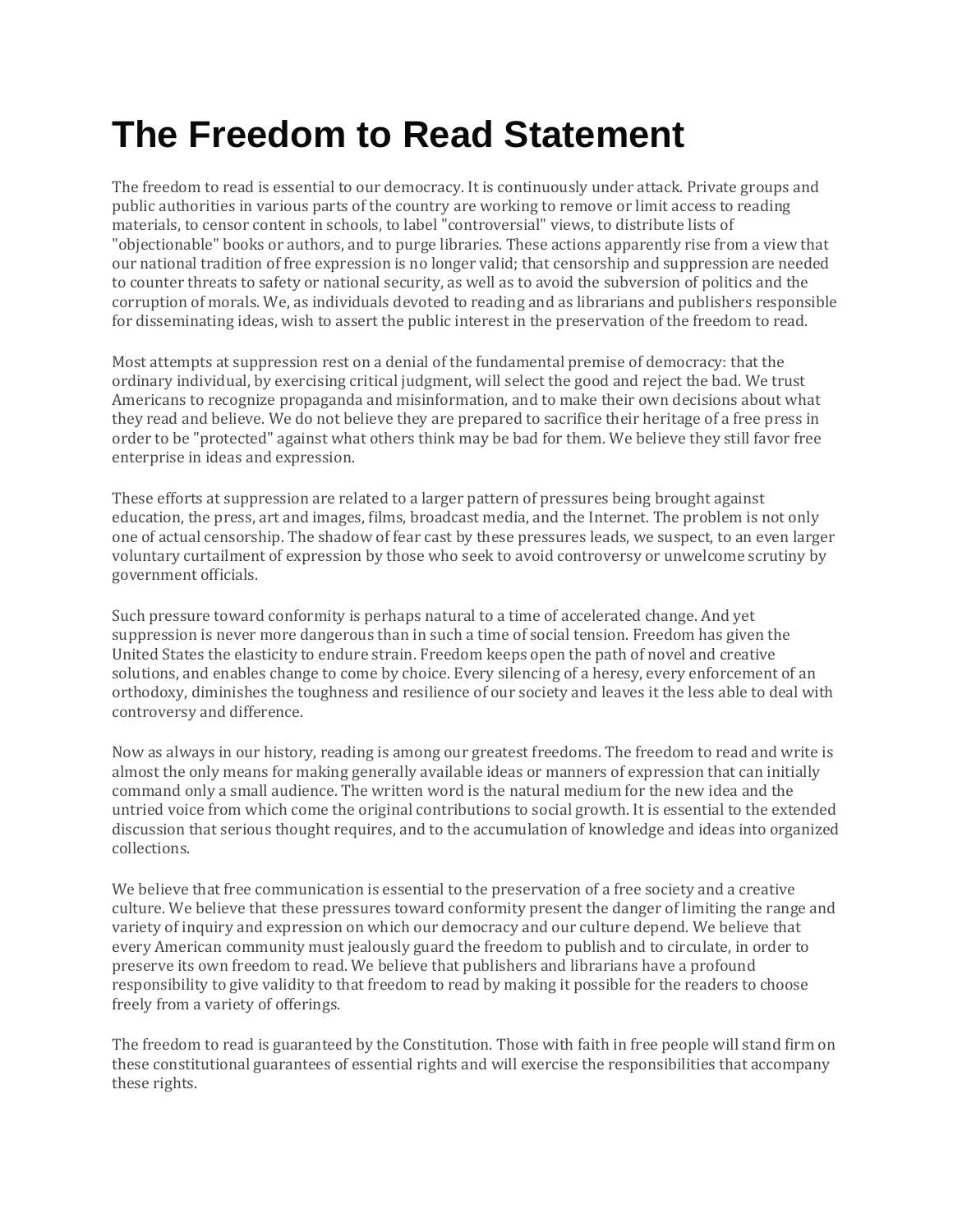We therefore affirm these propositions:

1. *It is in the public interest for publishers and librarians to make available the widest diversity of views and expressions, including those that are unorthodox, unpopular, or considered dangerous by the majority.*

Creative thought is by definition new, and what is new is different. The bearer of every new thought is a rebel until that idea is refined and tested. Totalitarian systems attempt to maintain themselves in power by the ruthless suppression of any concept that challenges the established orthodoxy. The power of a democratic system to adapt to change is vastly strengthened by the freedom of its citizens to choose widely from among conflicting opinions offered freely to them. To stifle every nonconformist idea at birth would mark the end of the democratic process. Furthermore, only through the constant activity of weighing and selecting can the democratic mind attain the strength demanded by times like these. We need to know not only what we believe but why we believe it.

2. *Publishers, librarians, and booksellers do not need to endorse every idea or presentation they make available. It would conflict with the public interest for them to establish their own political, moral, or aesthetic views as a standard for determining what should be published or circulated.*

Publishers and librarians serve the educational process by helping to make available knowledge and ideas required for the growth of the mind and the increase of learning. They do not foster education by imposing as mentors the patterns of their own thought. The people should have the freedom to read and consider a broader range of ideas than those that may be held by any single librarian or publisher or government or church. It is wrong that what one can read should be confined to what another thinks proper.

3. It is contrary to the public interest for publishers or librarians to bar access to writinas on the basis *of the personal history or political affiliations of the author.*

No art or literature can flourish if it is to be measured by the political views or private lives of its creators. No society of free people can flourish that draws up lists of writers to whom it will not listen, whatever they may have to say.

4. There is no place in our society for efforts to coerce the taste of others, to confine adults to the *reading matter deemed suitable for adolescents, or to inhibit the efforts of writers to achieve artistic expression.*

To some, much of modern expression is shocking. But is not much of life itself shocking? We cut off literature at the source if we prevent writers from dealing with the stuff of life. Parents and teachers have a responsibility to prepare the young to meet the diversity of experiences in life to which they will be exposed, as they have a responsibility to help them learn to think critically for themselves. These are affirmative responsibilities, not to be discharged simply by preventing them from reading works for which they are not yet prepared. In these matters values differ, and values cannot be legislated; nor can machinery be devised that will suit the demands of one group without limiting the freedom of others.

5. It is not in the public interest to force a reader to accept the prejudgment of a label characterizing *any expression or its author as subversive or dangerous.*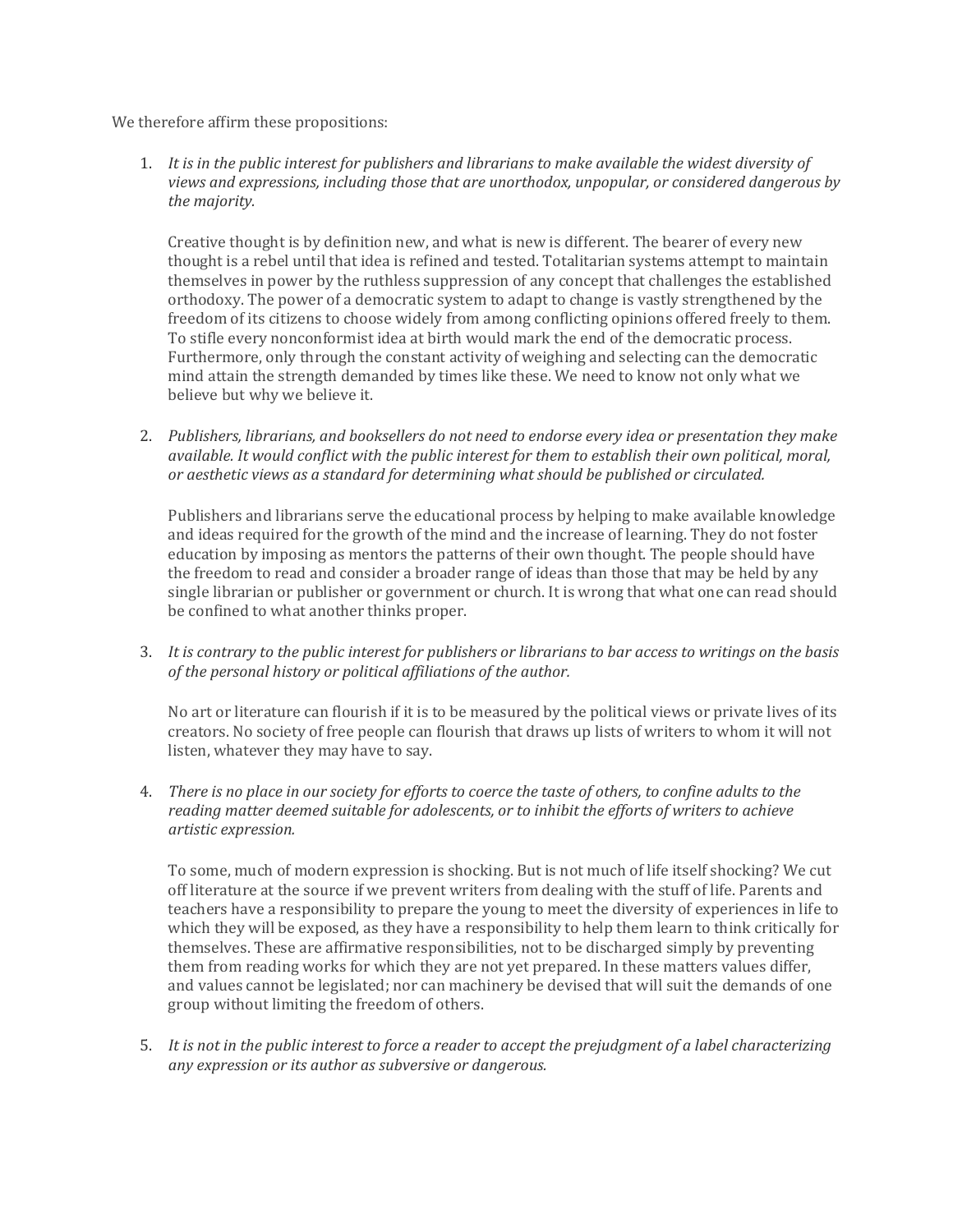The ideal of labeling presupposes the existence of individuals or groups with wisdom to determine by authority what is good or bad for others. It presupposes that individuals must be directed in making up their minds about the ideas they examine. But Americans do not need others to do their thinking for them.

6. It is the responsibility of publishers and librarians, as guardians of the people's freedom to read, to *contest encroachments upon that freedom by individuals or groups seeking to impose their own standards or tastes upon the community at large; and by the government whenever it seeks to reduce or deny public access to public information.*

It is inevitable in the give and take of the democratic process that the political, the moral, or the aesthetic concepts of an individual or group will occasionally collide with those of another individual or group. In a free society individuals are free to determine for themselves what they wish to read, and each group is free to determine what it will recommend to its freely associated members. But no group has the right to take the law into its own hands, and to impose its own concept of politics or morality upon other members of a democratic society. Freedom is no freedom if it is accorded only to the accepted and the inoffensive. Further, democratic societies are more safe, free, and creative when the free flow of public information is not restricted by governmental prerogative or self-censorship.

7. It is the responsibility of publishers and librarians to give full meaning to the freedom to read by *providing books that enrich the quality and diversity of thought and expression. By the exercise of this affirmative responsibility, they can demonstrate that the answer to a "bad" book is a good one, the answer to a "bad" idea is a good one.*

The freedom to read is of little consequence when the reader cannot obtain matter fit for that reader's purpose. What is needed is not only the absence of restraint, but the positive provision of opportunity for the people to read the best that has been thought and said. Books are the major channel by which the intellectual inheritance is handed down, and the principal means of its testing and growth. The defense of the freedom to read requires of all publishers and librarians the utmost of their faculties, and deserves of all Americans the fullest of their support.

We state these propositions neither lightly nor as easy generalizations. We here stake out a lofty claim for the value of the written word. We do so because we believe that it is possessed of enormous variety and usefulness, worthy of cherishing and keeping free. We realize that the application of these propositions may mean the dissemination of ideas and manners of expression that are repugnant to many persons. We do not state these propositions in the comfortable belief that what people read is unimportant. We believe rather that what people read is deeply important; that ideas can be dangerous; but that the suppression of ideas is fatal to a democratic society. Freedom itself is a dangerous way of life, but it is ours.

This statement was originally issued in May of 1953 by the Westchester Conference of the American Library Association and the American Book Publishers Council, which in 1970 consolidated with the American Educational Publishers Institute to become the Association of American Publishers.

Adopted June 25, 1953, by the ALA Council and the AAP Freedom to Read Committee; amended January 28, 1972; January 16, 1991; July 12, 2000; June 30, 2004.

*A Joint Statement by:*